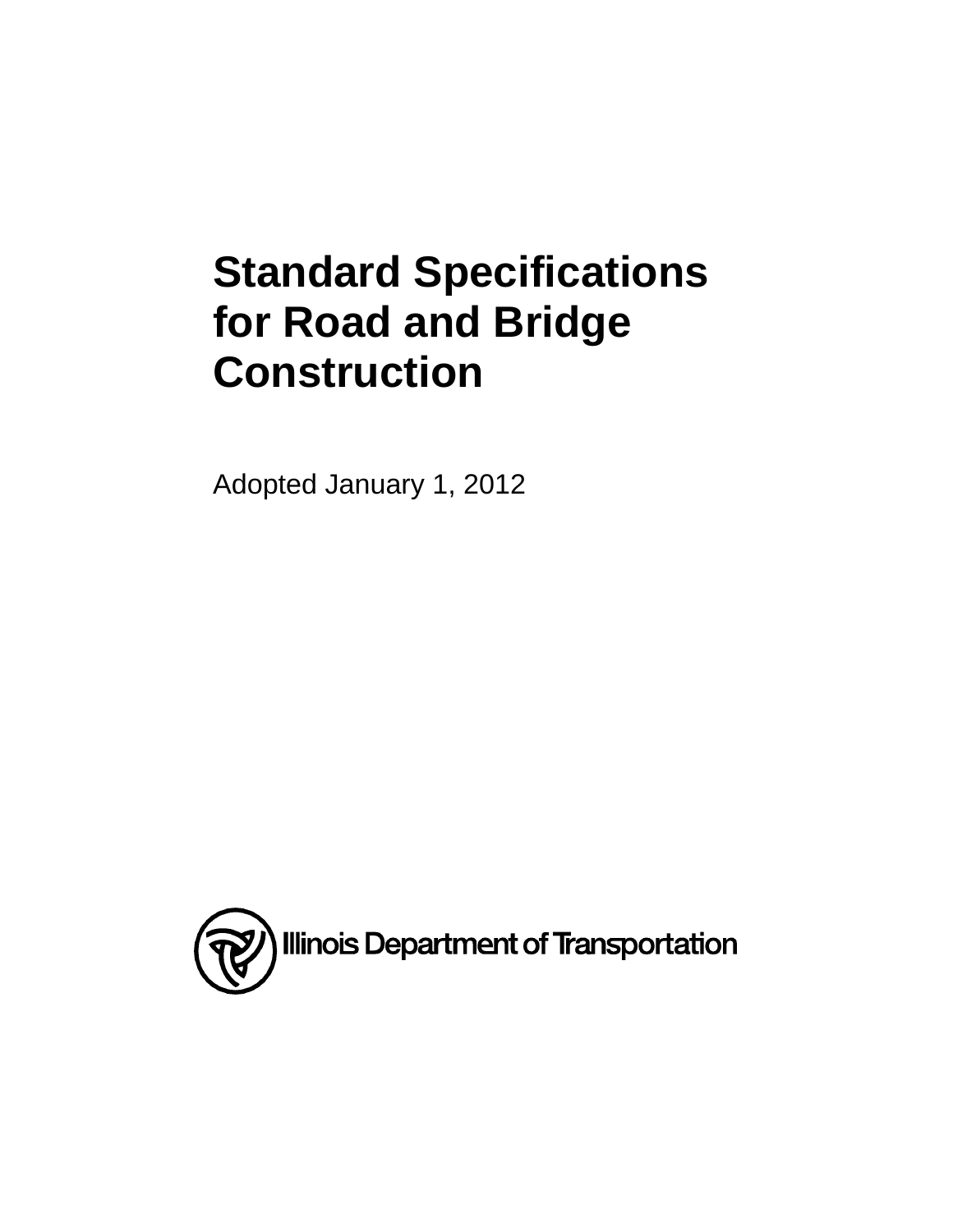pressure developed in the annular space shall not exceed the liner pipe manufacturer's recommended value.

Upon completion of the pumping operation, the remaining 6 in. (150 mm) at the upstream and downstream ends shall be filled with a nonshrink grout. Only enough water to make a stiff but workable nonshrink grout shall be used.

**543.04 Method of Measurement.** This work will be measured for payment in place in feet (meters).

Excavation in rock will be measured for payment according to Article 502.12.

**543.05 Basis of Payment.** This work will be paid for at the contract unit price per foot (meter) for INSERTION CULVERT LINER of the inside diameter specified.

Excavation in rock will be paid for according to Article 502.13.

### **SEWERS**

### **SECTION 550. STORM SEWERS**

- **550.01 Description.** This work shall consist of constructing storm sewers.
- **550.02 Materials.** Materials shall be according to the following.

|     | Item                                                                     | <b>Article Section</b> |
|-----|--------------------------------------------------------------------------|------------------------|
| (a) |                                                                          |                        |
| (b) |                                                                          |                        |
| (c) |                                                                          |                        |
| (d) | Reinforced Concrete Culvert, Storm Drain, and Sewer Pipe  1042           |                        |
| (e) | Reinforced Concrete Elliptical Culvert, Storm Drain,                     |                        |
|     |                                                                          |                        |
| (f) | Reinforced Concrete Arch Culvert, Storm Drain,                           |                        |
|     |                                                                          |                        |
| (g) |                                                                          |                        |
| (h) | Corrugated Polyvinyl Chloride (PVC) Pipe with a Smooth Interior  1040.03 |                        |
| (i) | Polyvinyl Chloride (PVC) Profile Wall Pipe-794  1040.03                  |                        |
| (i) | Rubber Gaskets and Preformed Flexible Joint Sealants                     |                        |
|     |                                                                          |                        |
| (k) |                                                                          |                        |
| (1) |                                                                          |                        |
| (m) |                                                                          |                        |
| (n) |                                                                          |                        |
| (0) |                                                                          |                        |
| (p) |                                                                          |                        |
| (q) | Polyvinyl Chloride (PVC) Profile Wall Pipe-304  1040.03                  |                        |
| (r) |                                                                          |                        |
| (s) | Corrugated Polyethylene (PE) Pipe with a Smooth Interior  1040.04        |                        |
| (t) |                                                                          |                        |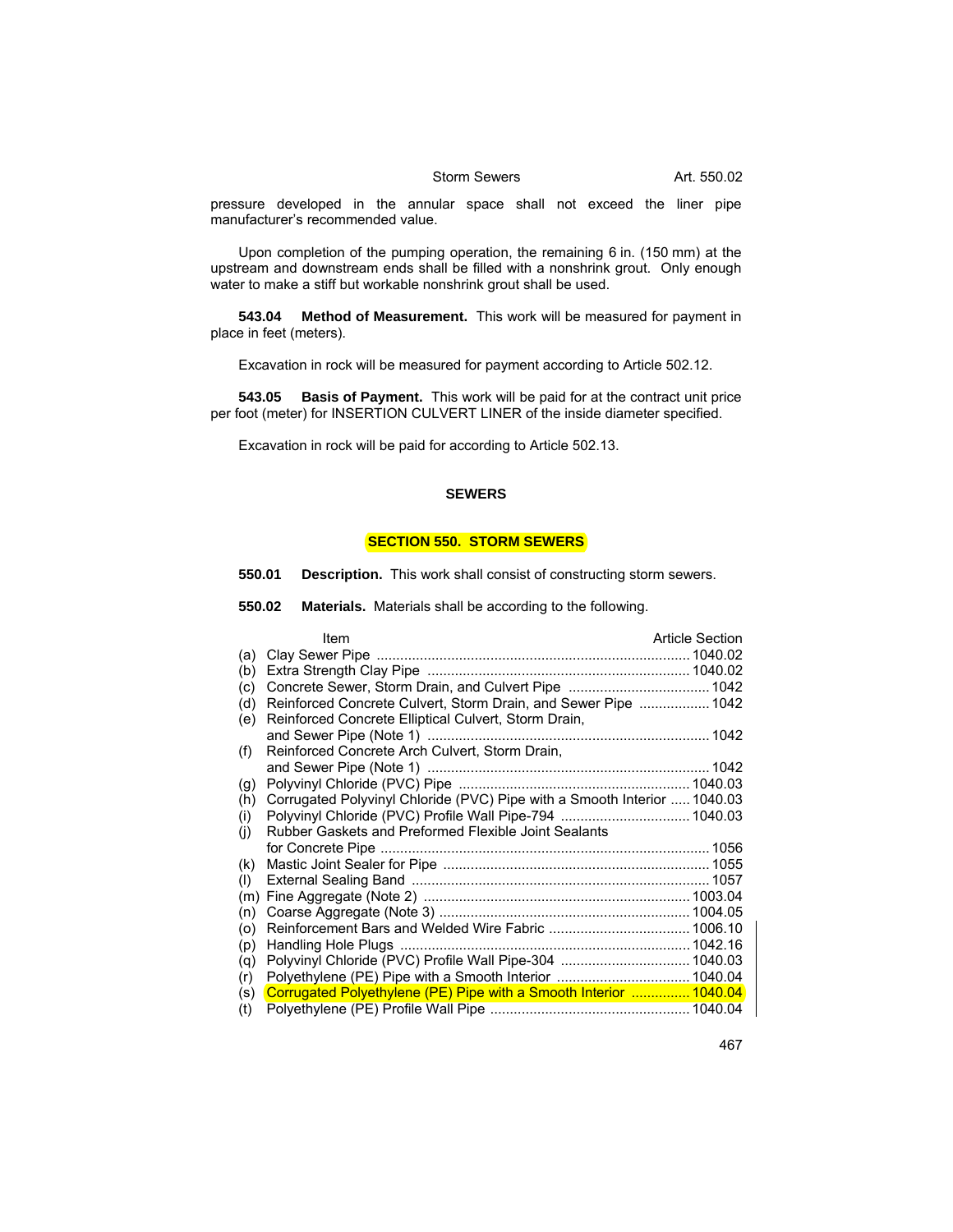Note 1. The class of elliptical and arch pipe used for various storm sewer sizes and heights of fill shall conform to the requirements for circular pipe.

Note 2. The fine aggregate shall be moist.

Note 3. The coarse aggregate shall be wet.

**550.03 Kinds of Material Permitted.** When a Class of storm sewer is specified, the material shall be selected from the following table. When a particular material is specified, no other kind of material will be permitted.

| Class | Materials                                                                                                                                                                                                                                                                                                                                                                                                                                                                                                                                                                                                                                                                                                                                                               |
|-------|-------------------------------------------------------------------------------------------------------------------------------------------------------------------------------------------------------------------------------------------------------------------------------------------------------------------------------------------------------------------------------------------------------------------------------------------------------------------------------------------------------------------------------------------------------------------------------------------------------------------------------------------------------------------------------------------------------------------------------------------------------------------------|
| A     | Rigid Pipes:<br><b>Clay Sewer Pipe</b><br>Extra Strength Clay Pipe<br>Concrete Sewer, Storm Drain, and Culvert Pipe<br>Reinforced Concrete Culvert, Storm Drain, and Sewer Pipe<br>Reinforced Concrete Elliptical Culvert, Storm Drain, and Sewer Pipe                                                                                                                                                                                                                                                                                                                                                                                                                                                                                                                  |
| B     | Reinforced Concrete Arch Culvert, Storm Drain, and Sewer Pipe<br>Rigid Pipes:<br>Clay Sewer Pipe<br>Extra Strength Clay Pipe<br>Concrete Sewer, Storm Drain, and Culvert Pipe<br>Reinforced Concrete Culvert, Storm Drain, and Sewer Pipe<br>Reinforced Concrete Elliptical Culvert, Storm Drain, and Sewer Pipe<br>Reinforced Concrete Arch Culvert, Storm Drain, and Sewer Pipe<br><b>Flexible Pipes:</b><br>Polyvinyl Chloride (PVC) Pipe<br>Corrugated Polyvinyl Chloride (PVC) Pipe with a Smooth Interior<br>Polyvinyl Chloride (PVC) Profile Wall Pipe-794<br>Polyvinyl Chloride (PVC) Profile Wall Pipe-304<br>Polyethylene (PE) Pipe with a Smooth Interior<br>Corrugated Polyethylene (PE) Pipe with a Smooth Interior<br>Polyethylene (PE) Profile Wall Pipe |

When a storm sewer diameter is specified, only a circular pipe will be permitted. When a round size equivalent is specified, only a reinforced concrete arch pipe or reinforced concrete elliptical pipe will be permitted.

When metric sizes are specified on the plans, the next larger available manufactured English pipe may be substituted at no additional cost to the Department.

The Contractor may, at no additional cost to the Department, substitute a stronger pipe of the same kind of material specified.

The kind of material and thickness or thickness class required for the various types of storm sewers shall be according to the following tables.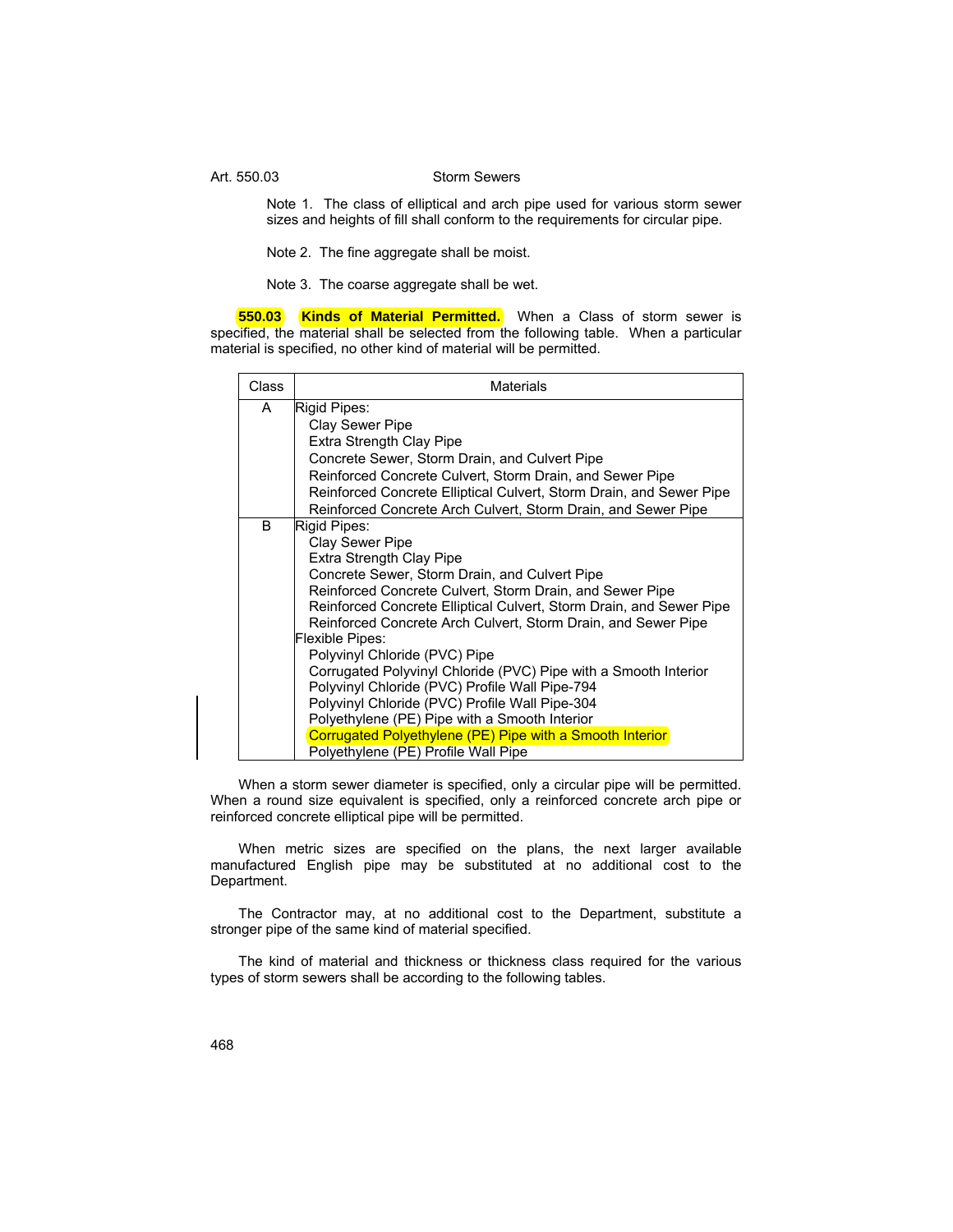|                 | <b>STORM SEWERS</b><br>KIND OF MATERIAL PERMITTED AND STRENGTH REQUIRED                                                        |                 |                         |                         |                         |                                                |                                                                        |                                                                    |                                                                                        |                         |                                           |                               |                                                          |                             |                                  |                                     |                         |                         |                           |                         |  |
|-----------------|--------------------------------------------------------------------------------------------------------------------------------|-----------------|-------------------------|-------------------------|-------------------------|------------------------------------------------|------------------------------------------------------------------------|--------------------------------------------------------------------|----------------------------------------------------------------------------------------|-------------------------|-------------------------------------------|-------------------------------|----------------------------------------------------------|-----------------------------|----------------------------------|-------------------------------------|-------------------------|-------------------------|---------------------------|-------------------------|--|
|                 |                                                                                                                                |                 |                         |                         |                         |                                                |                                                                        | FOR A GIVEN PIPE DIAMETER AND FILL HEIGHT OVER THE TOP OF THE PIPE |                                                                                        |                         |                                           |                               |                                                          |                             |                                  |                                     |                         |                         |                           |                         |  |
|                 | Type 1                                                                                                                         |                 |                         |                         |                         |                                                |                                                                        |                                                                    |                                                                                        |                         | Type 2                                    |                               |                                                          |                             |                                  |                                     |                         |                         |                           |                         |  |
| Nom.            | Fill Height: 3' and less                                                                                                       |                 |                         |                         |                         |                                                |                                                                        |                                                                    |                                                                                        |                         |                                           | Fill Height: Greater than 3', |                                                          |                             |                                  |                                     |                         |                         |                           |                         |  |
| Dia.            | with 1' minimum cover                                                                                                          |                 |                         |                         |                         |                                                |                                                                        |                                                                    |                                                                                        |                         | not exceeding 10'                         |                               |                                                          |                             |                                  |                                     |                         |                         |                           |                         |  |
| in.             | <b>RCCP</b><br>Class                                                                                                           | CSP<br>Class    |                         |                         |                         | ESCP PVC CPVC PVCPW PVCPW<br>$-794$            | $-304$                                                                 | <b>PE</b>                                                          |                                                                                        |                         | <b>CPE PEPWRCCP</b><br>Class <sup> </sup> | CSP<br>Class                  |                                                          |                             |                                  | ESCP PVC CPVC PVCPW<br>$-794$       | <b>PVCPW</b><br>$-304$  | PE                      |                           | <b>CPEPEPW</b>          |  |
| 10              | <b>NA</b>                                                                                                                      | 3               | X                       | X                       | NA                      | NA                                             | <b>NA</b>                                                              | $\overline{\mathsf{x}}$                                            | <b>NA</b>                                                                              | <b>NA</b>               | <b>NA</b>                                 | 1                             | $\overline{\mathsf{x}}$                                  | $\overline{\mathsf{x}}$     | $\pm\pm$                         | <b>NA</b>                           | <b>NA</b>               | Х                       | <b>NA</b>                 | NA                      |  |
| 12              | 1V                                                                                                                             | NA              | NA                      | X                       | х                       | х                                              | X                                                                      | х                                                                  | х                                                                                      | NA                      | Ш                                         | 1                             | *Χ                                                       | Х                           | х                                | Х                                   | х                       | X                       | х                         | NA                      |  |
| 15              | 1V                                                                                                                             | ΝA              | NΑ                      | х                       | х                       | х                                              | Х                                                                      | х                                                                  | х                                                                                      | NΑ                      | $\mathbf{III}$                            | 2                             | х                                                        | X                           | Χ                                | х                                   | Χ                       | х                       | х                         | N٨                      |  |
| $\overline{18}$ | $\overline{\mathsf{N}}$                                                                                                        | <b>NA</b>       | <b>NA</b>               | $\overline{\mathsf{x}}$ | $\overline{\mathsf{x}}$ | $\overline{\textsf{x}}$                        | $\overline{\mathsf{x}}$                                                | $\overline{\mathsf{x}}$                                            | $\overline{\mathsf{x}}$                                                                | $\overline{\mathsf{x}}$ | $\overline{\mathbf{m}}$                   | $\overline{2}$                | $\overline{\mathsf{x}}$                                  | $\overline{\mathsf{x}}$     | $\overline{\textsf{x}}$          | $\overline{\mathsf{x}}$             | $\overline{\mathsf{x}}$ | $\overline{\mathsf{x}}$ | $\overline{\mathsf{x}}$   | $\overline{\mathsf{x}}$ |  |
| 21              | IV                                                                                                                             | <b>NA</b>       | <b>NA</b>               | X                       | х                       | x                                              | х                                                                      | <b>NA</b>                                                          | <b>NA</b>                                                                              | х                       | $\mathbf{H}$                              | $\overline{c}$                | X                                                        | X                           | X                                | х                                   | х                       | <b>NA</b>               | <b>NA</b>                 | X                       |  |
| 24              | IV                                                                                                                             | <b>NA</b>       | NA                      | X                       | х                       | X                                              | X                                                                      | х                                                                  | Х                                                                                      | х                       | $\mathbf{H}$                              | $\overline{2}$                | X                                                        | $\boldsymbol{\mathsf{x}}$   | x                                | X                                   | χ                       | X                       | х                         | X                       |  |
| $\overline{27}$ | IV                                                                                                                             | <b>NA</b>       | <b>NA</b>               | $\overline{\mathsf{x}}$ | $\overline{\mathsf{x}}$ | $\overline{\mathsf{x}}$                        | $\overline{\textsf{x}}$                                                | $\overline{\mathsf{x}}$                                            | $\overline{\mathsf{x}}$                                                                | $\overline{\mathsf{x}}$ | $\overline{\mathsf{III}}$                 | <b>NA</b>                     | $\overline{\mathsf{x}}$                                  | $\overline{\mathsf{x}}$     | $\overline{\mathsf{x}}$          | $\overline{\mathsf{x}}$             | $\overline{\mathsf{x}}$ | $\overline{\mathsf{x}}$ | $\overline{\mathsf{x}}$   | $\overline{\mathsf{x}}$ |  |
| 30<br>33        | Ш<br>Ш                                                                                                                         | NA<br>NA        | х<br>х                  | X<br>х                  | х<br><b>NA</b>          | х<br>X                                         | X<br>χ                                                                 | X<br>х                                                             | х<br>Х                                                                                 | X<br>х                  | $\mathbf{III}$<br>$\mathbf{III}$          | <b>NA</b><br><b>NA</b>        | X<br>Χ                                                   | $\mathbf x$<br>$\pmb{\chi}$ | $\boldsymbol{\chi}$<br><b>NA</b> | x<br>х                              | х<br>Χ                  | X<br>х                  | х<br>χ                    | X<br>Χ                  |  |
| 36              | Ш                                                                                                                              | <b>NA</b>       | $\overline{\mathsf{x}}$ | $\overline{\mathsf{x}}$ | $\overline{\mathsf{x}}$ | $\overline{\mathsf{x}}$                        | $\overline{\textsf{x}}$                                                | $\overline{\mathsf{x}}$                                            | $\overline{\mathsf{x}}$                                                                | $\overline{\mathsf{x}}$ | $\overline{\mathbf{m}}$                   | <b>NA</b>                     | $\overline{\mathsf{x}}$                                  | $\overline{\mathsf{x}}$     | $\overline{\mathsf{x}}$          | $\overline{\mathsf{x}}$             | $\overline{\mathsf{x}}$ | $\overline{\textsf{x}}$ | $\overline{\chi}$         | $\overline{\mathsf{x}}$ |  |
| 42              | Ш                                                                                                                              | NA              | NA                      | NA.                     | NA                      | х                                              | х                                                                      | х                                                                  | х                                                                                      | х                       | Ш                                         | NA                            | <b>NA</b>                                                | NA                          | NA                               | Х                                   | х                       | X                       | $\boldsymbol{\mathsf{x}}$ | Χ                       |  |
| 48              | Ш                                                                                                                              | NA              | NA                      | NA.                     | NA                      | χ                                              | Χ                                                                      | х                                                                  | X                                                                                      | х                       | $\mathbf{H}$                              | NA                            | NA                                                       | NA                          | NA                               | х                                   | Χ                       | х                       | X                         | X                       |  |
| $\overline{54}$ | Ш                                                                                                                              | NA              | NA                      | NA.                     | <b>NA</b>               | <b>NA</b>                                      | <b>NA</b>                                                              | <b>NA</b>                                                          | <b>NA</b>                                                                              | <b>NA</b>               | $\overline{\mathbb{H}}$                   | NA                            | <b>NA</b>                                                | <b>NA</b>                   | NA                               | <b>NA</b>                           | <b>NA</b>               | <b>NA</b>               | <b>NA</b>                 | <b>NA</b>               |  |
| 60              |                                                                                                                                | NA              | NA                      | NA.                     | NA.                     | NA                                             | NA                                                                     | NA                                                                 | <b>NA</b>                                                                              | <b>NA</b>               | $\mathbf{II}$                             | NA                            | NA                                                       | <b>NA</b>                   | NΑ                               | NA                                  | NA                      | <b>NA</b>               | NA                        | <b>NA</b>               |  |
| 66              |                                                                                                                                | <b>NA</b>       | <b>NA</b>               | NA.                     | NA                      | NA                                             | NA                                                                     | NA.                                                                | <b>NA</b>                                                                              | <b>NA</b>               | $\mathbf{II}$                             | NA                            | <b>NA</b>                                                | <b>NA</b>                   | <b>NA</b>                        | NA                                  | NA                      | <b>NA</b>               | <b>NA</b>                 | <b>NA</b>               |  |
| $\overline{72}$ |                                                                                                                                | <b>NA</b>       | <b>NA</b>               | NA.                     | NA.                     | NA                                             | <b>NA</b>                                                              | NA                                                                 | <b>NA</b>                                                                              | <b>NA</b>               | $\mathbf{II}$                             | <b>NA</b>                     | <b>NA</b>                                                | <b>NA</b>                   | <b>NA</b>                        | <b>NA</b>                           | NA                      | <b>NA</b>               | <b>NA</b>                 | <b>NA</b>               |  |
| 78              |                                                                                                                                | NA              | <b>NA</b>               | NA.                     | <b>NA</b>               | NA                                             | <b>NA</b>                                                              | <b>NA</b>                                                          | <b>NA</b>                                                                              | <b>NA</b>               | $\mathbf{II}$                             | <b>NA</b>                     | <b>NA</b>                                                | <b>NA</b>                   | <b>NA</b>                        | <b>NA</b>                           | <b>NA</b>               | <b>NA</b>               | <b>NA</b>                 | <b>NA</b>               |  |
| 84              |                                                                                                                                | <b>NA</b>       | <b>NA</b>               | <b>NA</b>               | <b>NA</b>               | NA                                             | <b>NA</b>                                                              | <b>NA</b>                                                          | <b>NA</b>                                                                              | <b>NA</b>               | $\mathbf{II}$                             | <b>NA</b>                     | <b>NA</b>                                                | <b>NA</b>                   | <b>NA</b>                        | <b>NA</b>                           | <b>NA</b>               | <b>NA</b>               | <b>NA</b>                 | <b>NA</b>               |  |
| 90<br>96        |                                                                                                                                | <b>NA</b><br>NA | <b>NA</b><br><b>NA</b>  | <b>NA</b><br>NA.        | <b>NA</b><br>NA.        | NA<br>NA                                       | <b>NA</b><br>NA                                                        | <b>NA</b><br>NA                                                    | <b>NA</b><br><b>NA</b>                                                                 | <b>NA</b><br>NA         | $\mathbf{II}$<br>$\mathbf{II}$            | <b>NA</b><br>NA               | <b>NA</b><br><b>NA</b>                                   | <b>NA</b><br>NA             | <b>NA</b><br><b>NA</b>           | <b>NA</b><br>NA                     | <b>NA</b><br>NA         | <b>NA</b><br>NA         | <b>NA</b><br><b>NA</b>    | <b>NA</b><br>NA         |  |
| 102             |                                                                                                                                | NA              | NA                      | NA.                     | <b>NA</b>               | NA                                             | NA                                                                     | <b>NA</b>                                                          | <b>NA</b>                                                                              | <b>NA</b>               | $\mathbf{II}$                             | NA                            | <b>NA</b>                                                | NA                          | NA                               | NA                                  | NA                      | <b>NA</b>               | <b>NA</b>                 | <b>NA</b>               |  |
| 108             |                                                                                                                                | NA              | NA                      | NA.                     | <b>NA</b>               | NA                                             | <b>NA</b>                                                              | NA.                                                                | <b>NA</b>                                                                              | <b>NA</b>               | $\mathbf{I}$                              | NA                            | <b>NA</b>                                                | NA                          | NA                               | NA                                  | NA                      | <b>NA</b>               | <b>NA</b>                 | ΝA                      |  |
| <b>RCCP</b>     |                                                                                                                                |                 |                         |                         |                         |                                                |                                                                        |                                                                    |                                                                                        |                         |                                           |                               |                                                          |                             |                                  |                                     |                         |                         |                           |                         |  |
| CSP             | Reinforced Concrete Culvert, Storm Drain, and Sewer Pipe<br>Concrete Sewer, Storm Drain, and Culvert Pipe                      |                 |                         |                         |                         |                                                |                                                                        |                                                                    | <b>ESCP</b><br>Extra Strength Clay Pipe<br><b>PVC</b><br>Polyvinyl Chloride (PVC) Pipe |                         |                                           |                               |                                                          |                             |                                  |                                     |                         |                         |                           |                         |  |
| CPVC            | Corrugated Polyvinyl Chloride (PVC) Pipe with a Smooth Interior                                                                |                 |                         |                         |                         |                                                |                                                                        | PE.<br>Polyethylene (PE) Pipe with a Smooth Interior               |                                                                                        |                         |                                           |                               |                                                          |                             |                                  |                                     |                         |                         |                           |                         |  |
|                 | <b>PVCPW-794</b><br>Polyvinyl Chloride (PVC) Profile Wall Pipe-794                                                             |                 |                         |                         |                         |                                                |                                                                        | CPE                                                                |                                                                                        |                         |                                           |                               | Corrugated Polyethylene (PE) Pipe with a Smooth Interior |                             |                                  |                                     |                         |                         |                           |                         |  |
|                 | PVCPW-304                                                                                                                      |                 |                         |                         |                         | Polyvinyl Chloride (PVC) Profile Wall Pipe-304 |                                                                        |                                                                    |                                                                                        |                         |                                           | PEPW                          |                                                          |                             |                                  | Polyethylene (PE) Profile Wall Pipe |                         |                         |                           |                         |  |
| х<br><b>NA</b>  |                                                                                                                                |                 |                         |                         |                         |                                                | This material may be used for the given pipe diameter and fill height. |                                                                    |                                                                                        |                         |                                           |                               |                                                          |                             |                                  |                                     |                         |                         |                           |                         |  |
|                 | This material is Not Acceptable for the given pipe diameter and fill height.<br>May also use standard strength Clay Sewer Pipe |                 |                         |                         |                         |                                                |                                                                        |                                                                    |                                                                                        |                         |                                           |                               |                                                          |                             |                                  |                                     |                         |                         |                           |                         |  |

May be used if Bureau of Materials and Physical Research approves and with manufacturer's certification.  $\pi\pi$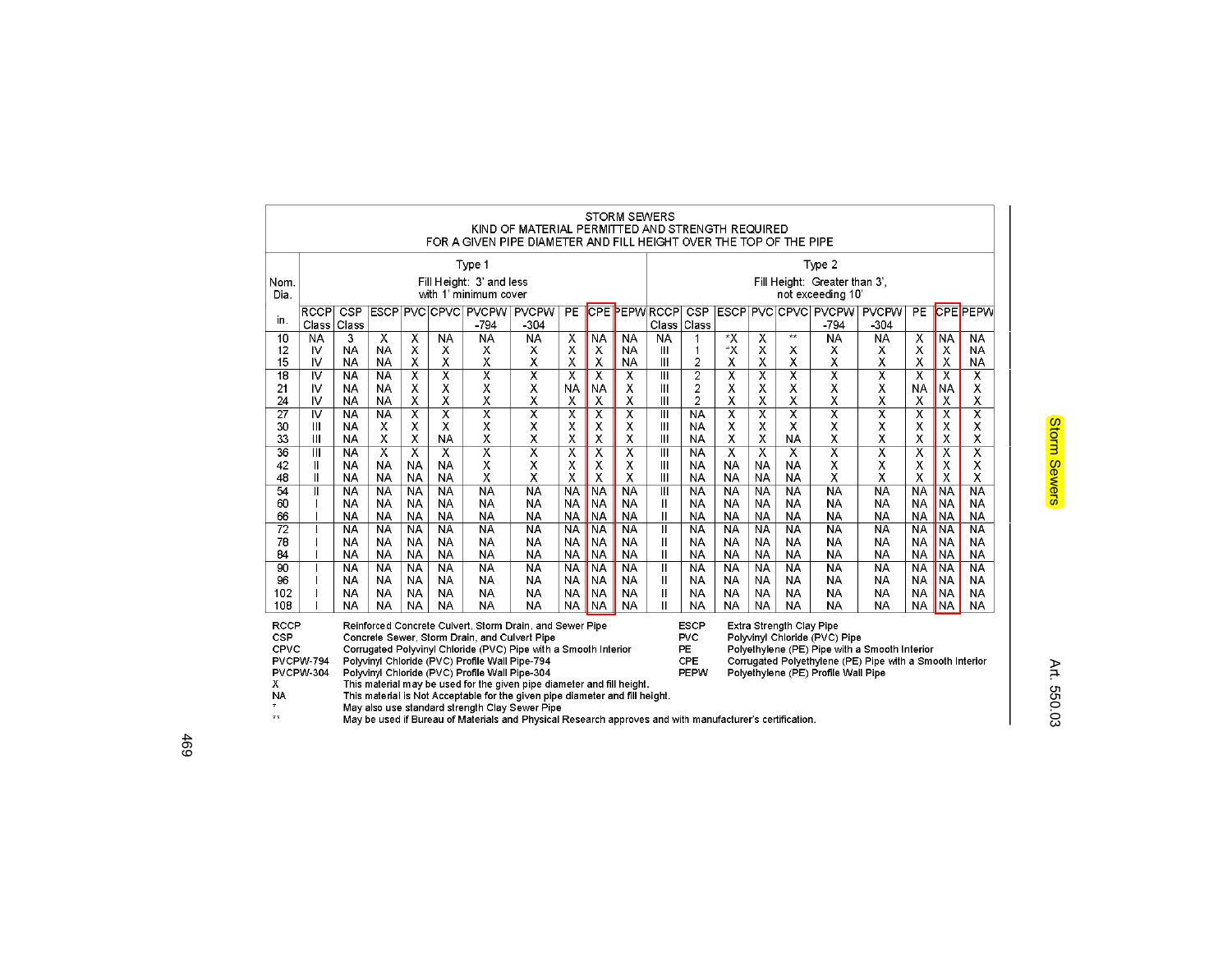|              | STORM SEWERS (metric)<br>KIND OF MATERIAL PERMITTED AND STRENGTH REQUIRED<br>FOR A GIVEN PIPE DIAMETER AND FILL HEIGHT OVER THE TOP OF THE PIPE                                                                                                                    |                 |                           |                              |                              |                              |                              |                         |                                               |                                                     |               |                                  |                                                           |                         |                                                                                                           |                              |                              |                               |                               |                              |
|--------------|--------------------------------------------------------------------------------------------------------------------------------------------------------------------------------------------------------------------------------------------------------------------|-----------------|---------------------------|------------------------------|------------------------------|------------------------------|------------------------------|-------------------------|-----------------------------------------------|-----------------------------------------------------|---------------|----------------------------------|-----------------------------------------------------------|-------------------------|-----------------------------------------------------------------------------------------------------------|------------------------------|------------------------------|-------------------------------|-------------------------------|------------------------------|
|              |                                                                                                                                                                                                                                                                    | Type 1          |                           |                              |                              |                              |                              |                         |                                               |                                                     | Type 2        |                                  |                                                           |                         |                                                                                                           |                              |                              |                               |                               |                              |
| Nom.         | Fill Height: 1 m and less                                                                                                                                                                                                                                          |                 |                           |                              |                              |                              |                              |                         |                                               |                                                     |               |                                  |                                                           |                         |                                                                                                           |                              |                              |                               |                               |                              |
| Dia.         | with 0.3 m minimum cover                                                                                                                                                                                                                                           |                 |                           |                              |                              |                              |                              |                         |                                               | Fill Height: Greater than 1 m,<br>not exceeding 3 m |               |                                  |                                                           |                         |                                                                                                           |                              |                              |                               |                               |                              |
| mm           | <b>RCCP</b><br>Class                                                                                                                                                                                                                                               | CSP<br>Class    | <b>ESCP</b>               |                              | <b>PVC CPVC</b>              | PVCPW<br>$-794$              | <b>PVCPW</b><br>$-304$       | PE                      |                                               | <b>CPE PEPWRCCP</b>                                 | Class         | CSP<br>Class                     | <b>ESCP</b>                                               |                         |                                                                                                           | PVC CPVC PVCPW<br>$-794$     | <b>PVCPW</b><br>$-304$       | PE                            |                               | <b>CPE PEPW</b>              |
| 250          | <b>NA</b>                                                                                                                                                                                                                                                          | 3               | X                         | X                            | NA                           | <b>NA</b>                    | <b>NA</b>                    | х                       | NA                                            | NA                                                  | <b>NA</b>     |                                  | *X                                                        | х                       | #                                                                                                         | <b>NA</b>                    | <b>NA</b>                    | X                             | <b>NA</b>                     | NA                           |
| 300          | IV                                                                                                                                                                                                                                                                 | NA              | NA                        | х                            | х                            | х                            | х                            | Х                       | х                                             | ΝA                                                  | Ш             | 1                                | *χ                                                        | X                       | х                                                                                                         | χ                            | х                            | Х                             | Х                             | NA                           |
| 375          | IV                                                                                                                                                                                                                                                                 | <b>NA</b>       | NA                        | Χ                            | x                            | x                            | Χ                            | Х                       | х                                             | NA                                                  | Ш             | $\overline{c}$                   | χ                                                         | х                       | χ                                                                                                         | χ                            | Χ                            | х                             | х                             | <b>NA</b>                    |
| 450<br>525   | IV<br>IV                                                                                                                                                                                                                                                           | <b>NA</b><br>NA | <b>NA</b><br><b>NA</b>    | $\overline{\textsf{x}}$<br>X | $\overline{\mathsf{x}}$<br>x | $\overline{\textsf{x}}$<br>x | $\overline{\textsf{x}}$<br>х | $\overline{\mathsf{x}}$ | $\overline{\mathsf{x}}$<br>NΑ                 | х<br>х                                              | Ш<br>Ш        | $\overline{2}$<br>$\overline{a}$ | $\overline{\mathsf{x}}$<br>X                              | х<br>Х                  | $\overline{\textsf{x}}$<br>X                                                                              | $\overline{\textsf{x}}$<br>χ | $\overline{\mathsf{x}}$<br>х | $\overline{\textsf{x}}$<br>NA | $\overline{\mathsf{x}}$<br>ΝA | $\overline{\mathsf{x}}$<br>X |
| 600          | IV                                                                                                                                                                                                                                                                 | <b>NA</b>       | <b>NA</b>                 | х                            | х                            | x                            | χ                            | ΝA<br>х                 | X                                             | X                                                   | Ш             | $\overline{a}$                   | χ                                                         | х                       | X                                                                                                         | χ                            | χ                            | Х                             | Х                             | χ                            |
| 675          | IV                                                                                                                                                                                                                                                                 | <b>NA</b>       | <b>NA</b>                 | $\overline{\mathsf{x}}$      | $\overline{\mathsf{x}}$      | $\overline{\mathsf{x}}$      | $\overline{\textsf{x}}$      | $\overline{\mathsf{x}}$ | х                                             | $\overline{\mathsf{x}}$                             | Ш             | <b>NA</b>                        | $\overline{\mathsf{x}}$                                   | $\overline{\mathsf{x}}$ | $\overline{\textsf{x}}$                                                                                   | $\overline{\mathsf{x}}$      | $\overline{\mathsf{x}}$      | $\overline{\mathsf{x}}$       | X                             | $\overline{\textsf{x}}$      |
| 750          | Ш                                                                                                                                                                                                                                                                  | <b>NA</b>       | $\boldsymbol{\mathsf{X}}$ | X                            | х                            | х                            | X                            | х                       | х                                             | х                                                   | Ш             | <b>NA</b>                        | X                                                         | X                       | X                                                                                                         | х                            | х                            | X                             | х                             | χ                            |
| 825          | Ш                                                                                                                                                                                                                                                                  | <b>NA</b>       | X                         | х                            | <b>NA</b>                    | x                            | x                            | X                       | X                                             | X                                                   | Ш             | NA                               | X                                                         | х                       | <b>NA</b>                                                                                                 | χ                            | Х                            | X                             | X                             | χ                            |
| 900          | Ш                                                                                                                                                                                                                                                                  | <b>NA</b>       | $\overline{\textsf{x}}$   | $\overline{\mathsf{x}}$      | х                            | $\overline{\textsf{x}}$      | $\overline{\mathsf{x}}$      | $\overline{\textsf{x}}$ | $\overline{x}$                                | $\overline{\textsf{x}}$                             | Ш             | NA                               | $\overline{\mathsf{x}}$                                   | $\overline{\mathsf{x}}$ | х                                                                                                         | $\overline{\textsf{x}}$      | $\overline{\mathsf{x}}$      | $\overline{\textsf{x}}$       | $\overline{\textsf{x}}$       | $\overline{\mathsf{x}}$      |
| 1050         | Ш                                                                                                                                                                                                                                                                  | NA              | NA                        | <b>NA</b>                    | NA                           | Х                            | х                            | Χ                       | х                                             | х                                                   | Ш             | NA                               | <b>NA</b>                                                 | <b>NA</b>               | <b>NA</b>                                                                                                 | χ                            | х                            | Χ                             | х                             | Χ                            |
| 1200         | $\mathbf{I}$                                                                                                                                                                                                                                                       | NA              | NA                        | NA                           | NA                           | Χ                            | х                            | X                       | х                                             | х                                                   | Ш             | NA                               | <b>NA</b>                                                 | NA                      | NA                                                                                                        | χ                            | χ                            | Χ                             | Χ                             | χ                            |
| 1350         | $\mathbf{I}$                                                                                                                                                                                                                                                       | NA              | NA                        | NA                           | NA                           | <b>NA</b>                    | NA                           | <b>NA</b>               | NA                                            | NA                                                  | Ш             | NA                               | <b>NA</b>                                                 | NA                      | <b>NA</b>                                                                                                 | NA                           | NA                           | NA                            | NA                            | <b>NA</b>                    |
| 1500         |                                                                                                                                                                                                                                                                    | ΝA              | NΑ                        | NΑ                           | NA                           | <b>NA</b>                    | NA                           | <b>NA</b>               | <b>NA</b>                                     | NA                                                  | Ш             | NA                               | <b>NA</b>                                                 | NA                      | <b>NA</b>                                                                                                 | NA                           | NA                           | NΑ                            | <b>NA</b>                     | <b>NA</b>                    |
| 1650<br>1800 |                                                                                                                                                                                                                                                                    | NΑ<br><b>NA</b> | <b>NA</b><br><b>NA</b>    | NΑ<br><b>NA</b>              | NA<br><b>NA</b>              | <b>NA</b><br>NA              | <b>NA</b><br>NA              | NA<br><b>NA</b>         | NA<br><b>NA</b>                               | NA<br><b>NA</b>                                     | Ш<br>Ш        | NΑ<br>NA                         | <b>NA</b>                                                 | NΑ<br><b>NA</b>         | <b>NA</b><br><b>NA</b>                                                                                    | <b>NA</b><br><b>NA</b>       | NA<br>NA                     | NΑ<br><b>NA</b>               | <b>NA</b><br><b>NA</b>        | NA<br><b>NA</b>              |
| 1950         |                                                                                                                                                                                                                                                                    | ΝA              | NA                        | NA                           | NA                           | NA                           | NA                           | NA                      | <b>NA</b>                                     | NA                                                  | Ш             | NA                               | <b>NA</b><br><b>NA</b>                                    | <b>NA</b>               | <b>NA</b>                                                                                                 | <b>NA</b>                    | <b>NA</b>                    | NA                            | <b>NA</b>                     | <b>NA</b>                    |
| 2100         |                                                                                                                                                                                                                                                                    | NA              | <b>NA</b>                 | <b>NA</b>                    | NA                           | <b>NA</b>                    | <b>NA</b>                    | <b>NA</b>               | NA                                            | NA                                                  | $\mathsf{II}$ | NA                               | <b>NA</b>                                                 | NA                      | <b>NA</b>                                                                                                 | <b>NA</b>                    | NA                           | <b>NA</b>                     | <b>NA</b>                     | NA                           |
| 2250         |                                                                                                                                                                                                                                                                    | <b>NA</b>       | <b>NA</b>                 | <b>NA</b>                    | <b>NA</b>                    | <b>NA</b>                    | <b>NA</b>                    | <b>NA</b>               | <b>NA</b>                                     | <b>NA</b>                                           | Ш             | <b>NA</b>                        | <b>NA</b>                                                 | <b>NA</b>               | <b>NA</b>                                                                                                 | <b>NA</b>                    | <b>NA</b>                    | NA                            | <b>NA</b>                     | <b>NA</b>                    |
| 2400         |                                                                                                                                                                                                                                                                    | <b>NA</b>       | NA                        | NA                           | <b>NA</b>                    | NA                           | <b>NA</b>                    | <b>NA</b>               | <b>NA</b>                                     | <b>NA</b>                                           | Ш             | <b>NA</b>                        | <b>NA</b>                                                 | <b>NA</b>               | <b>NA</b>                                                                                                 | <b>NA</b>                    | <b>NA</b>                    | NA                            | <b>NA</b>                     | <b>NA</b>                    |
| 2550         |                                                                                                                                                                                                                                                                    | NА              | NA                        | <b>NA</b>                    | NA                           | NA                           | <b>NA</b>                    | <b>NA</b>               | <b>NA</b>                                     | <b>NA</b>                                           | Ш             | NA                               | <b>NA</b>                                                 | NA.                     | <b>NA</b>                                                                                                 | <b>NA</b>                    | NA                           | NA                            | NA                            | NA                           |
| 2700         |                                                                                                                                                                                                                                                                    | <b>NA</b>       | NA                        | NA                           | NA                           | NA                           | NA                           | <b>NA</b>               | <b>NA</b>                                     | NA                                                  | Ш             | NA                               | <b>NA</b>                                                 | <b>NA</b>               | <b>NA</b>                                                                                                 | <b>NA</b>                    | NA                           | NA                            | <b>NA</b>                     | <b>NA</b>                    |
| CSP          | <b>RCCP</b><br>Reinforced Concrete Culvert, Storm Drain, and Sewer Pipe<br>Concrete Sewer, Storm Drain, and Culvert Pipe<br>CPVC<br>Corrugated Polyvinyl Chloride (PVC) Pipe with a Smooth Interior<br>PVCPW-794<br>Polyvinyl Chloride (PVC) Profile Wall Pipe-794 |                 |                           |                              |                              |                              |                              |                         | <b>ESCP</b><br><b>PVC</b><br><b>PE</b><br>CPE |                                                     |               |                                  | Extra Strength Clay Pipe<br>Polyvinyl Chloride (PVC) Pipe |                         | Polyethylene (PE) Pipe with a Smooth Interior<br>Corrugated Polyethylene (PE) Pipe with a Smooth Interior |                              |                              |                               |                               |                              |

Corrugated Polyethylene (PE) Pipe with a Smooth Interior

Polyethylene (PE) Profile Wall Pipe

X

**NA** 

 $\pm$ 

PVCPW-304

Polyviny Chloride (PVC) Profile Wall Pipe-794<br>
Polyviny Chloride (PVC) Profile Wall Pipe-794<br>
Polyviny Chloride (PVC) Profile Wall Pipe-304<br>
This material may be used for the given pipe diameter and fill height.<br>
This mate  $\pm \pi$ 

470

Art. 550.03 Storm Sewers Storm Sewers

Art. 550.03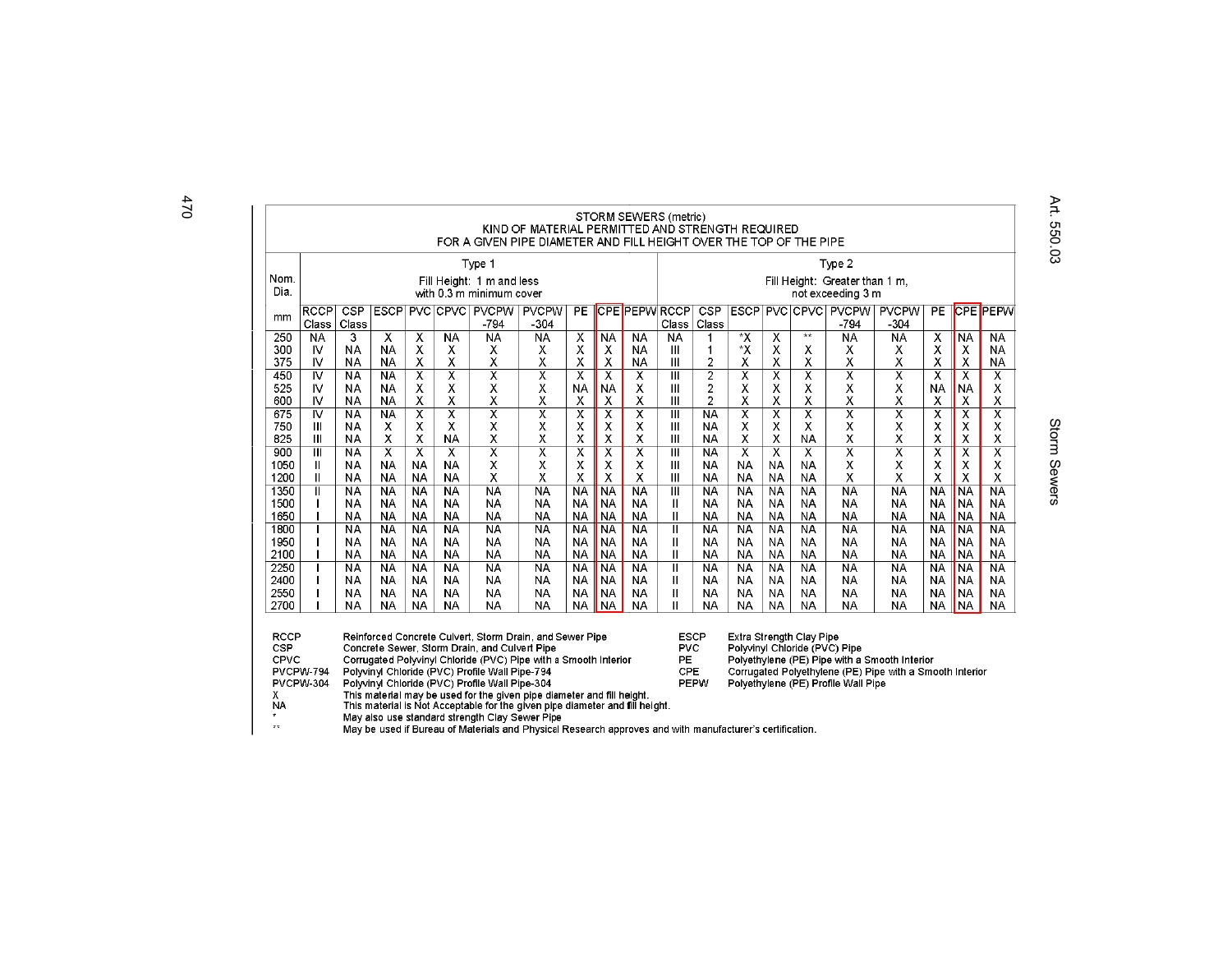## **CONSTRUCTION REQUIREMENTS**

**550.04 Excavation and Foundation.** Trenches shall be excavated to an elevation 4 in. (100 mm) below the bottom of the pipe and to the following widths.

| <b>Trench Depth/Protection</b>            | Required Trench Width On<br>Each Side of the Pipe |  |  |  |  |  |
|-------------------------------------------|---------------------------------------------------|--|--|--|--|--|
| 5 ft (1.5 m) and less, without protection | 9 in. (225 mm)                                    |  |  |  |  |  |
| 5 ft (1.5 m) and less, with protection    | 18 in. (450 mm)                                   |  |  |  |  |  |
| Greater than $5$ ft $(1.5 \text{ m})$     | 18 in. (450 mm)                                   |  |  |  |  |  |

The trench shall be excavated so that vertical faces are maintained at least to the elevation of the top of pipe. For trench depths greater than 5 ft (1.5 m), trench protection shall be utilized according to the applicable standards for work place safety. The Contractor shall provide to the Engineer, in writing, his/her procedures for fulfilling the safety requirements for trench protection.

If a water main is encountered during storm sewer construction, the requirements of the IEPA shall govern the horizontal and vertical separation of the water main from the storm sewer.

Well compacted aggregate, at least 4 in. (100 mm) in depth below the pipe, shall be placed for the entire width of the trench and length of the pipe; except when the storm sewer outlets from an embankment or natural ground, the last 3 ft (1 m) of the pipe shall be bedded in impervious material. The aggregate and impervious material shall be compacted by mechanical means to the satisfaction of the Engineer.

When pipe having bells or hubs is used, cross trenches not more than 2 in. (50 mm) wider than the bell or hub shall be excavated to provide uniform bearing along the length of the pipe.

If the excavation has been made deeper than necessary, the foundation shall be brought to the proper grade by the addition of well compacted bedding material.

Where a firm foundation is not encountered at the grade established due to soft, spongy, or otherwise unsuitable soil, unless other special construction methods are called for in the contract, all such unsuitable soil under the pipe and for the width of the trench shall be removed and replaced with well-compacted bedding material.

Where rock, in either ledge or boulder formation, is encountered, it shall be removed to an elevation at least 8 in. (200 mm) below the bottom of the pipe and replaced with a cushion of well compacted bedding material.

All excavated material not needed on the work shall be disposed of according to Article 202.03.

**550.05 Plugging Existing Sewers and Drains.** Abandoned sewers and drains, as designated by the Engineer, shall be plugged with Class SI concrete, or brick and suitable mortar, to the satisfaction of the Engineer.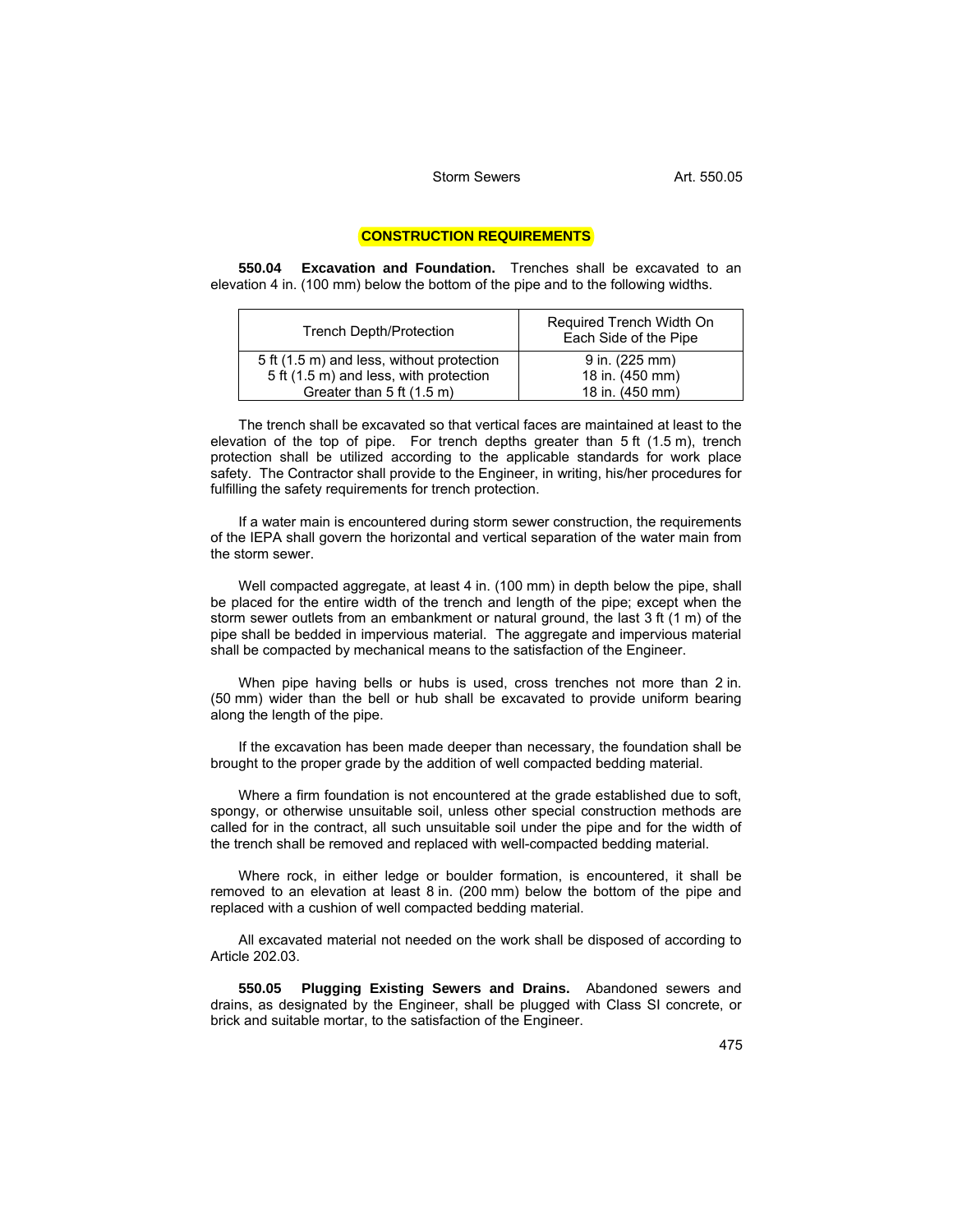This work will not be paid for separately, but shall be considered as included in the contract unit price bid for the storm sewer items or in the absence of such items for earth excavation.

**550.06 Laying Sewer Pipe.** The trench shall be kept free from water while the sewer is being placed and until the joint has been sealed. The laying of pipes shall be started at the outlet end with the spigot ends pointing in the direction of flow, and shall proceed toward the inlet end with pipes abutting and true to line and grade. The flow line at the outlet end of the pipe shall be at least 6 in. (150 mm) above the flow line of the open ditch.

When an end treatment, pipe tee, or elbow is required, it will be specified on the plans. End treatments shall be according to Article 542.07. Pipe tees and elbows shall be according to Article 542.08.

The ends of pipes shall be carefully cleaned before the pipes are lowered into the trenches, and the pipes shall be lowered so as to avoid unnecessary handling in the trench.

As each length of pipe is laid, the mouth of the pipe shall be properly protected to prevent the entrance of earth or the bedding material. The pipes shall be fitted and matched so that when laid in the work they will form a sewer with a smooth, uniform invert. If reinforced concrete pipe is used, the word "Top" or "Bottom" may be stenciled on the inside of the pipe sections. All concrete pipe so marked shall be placed as indicated by these marks. Each section of pipe shall be pushed or pulled to the section in place to ensure tight joints. Pipe having a diameter greater than 42 in. (1050 mm) shall be set or "brought home" with a winch, come-a-long, or other positive means.

All joints in concrete sewer pipe shall be sealed with rubber gaskets, preformed flexible joint sealants, mastic joint sealer, or external sealing bands. When mastic joint sealer is used, it shall be applied according to the manufacturer's recommendations and the material shall completely fill the joint after the pipes have been brought together. After each joint is sealed, it shall be wiped clean on the inside. Handling holes in concrete pipe shall be filled with a precast concrete plug and sealed with mastic or mortar; or filled with a polyethylene plug. The plug shall not project beyond the inside surface after installation.

PVC and PE pipes shall be joined according to the manufacturer's specifications.

**550.07 Backfilling.** As soon as the condition of the pipe will permit, the entire width of the trench shall be backfilled with aggregate to a height of at least the center of the pipe; except when the storm sewer outlets from an embankment or natural ground, the last 3 ft (1 m) of the pipe shall be backfilled with impervious material. The backfill material shall be placed longitudinally along the pipe. The elevation of the backfill material on each side of the pipe shall be the same. The space under the pipe shall be completely filled. The backfill material shall be placed in 8 in. (200 mm) lifts, loose measurement, and compacted by mechanical means to the satisfaction of the Engineer.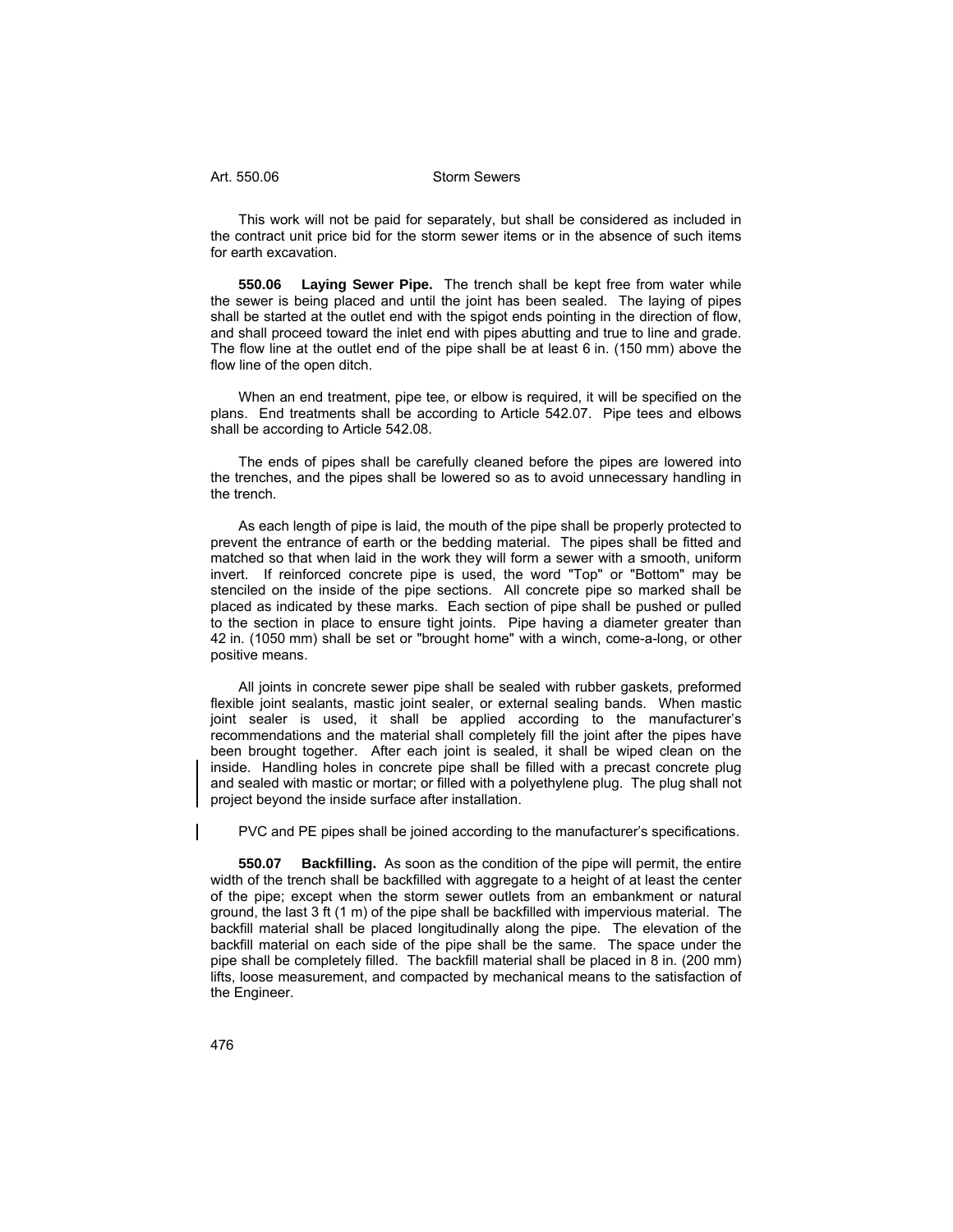#### Storm Sewers **Art.** 550.07

When using flexible pipe, as listed in the first table of Article 550.03, the aggregate shall be continued to a height of at least 1 ft (300 mm) above the top of the pipe and compacted to a minimum of 95 percent of standard lab density by mechanical means.

The installed pipe and its embedment shall not be disturbed when using movable trench boxes and shields, sheet pile, or other trench protection.

The remainder of the trench shall be backfilled to the natural line or finished surface as rapidly as the condition of the sewer will permit. The backfill material shall consist of suitable excavated material from the trench or trench backfill as herein specified. All backfill material shall be deposited in such a manner as not to damage the sewer. The filling of the trench shall be carried on simultaneously on both sides of the pipe.

The backfill material for trenches made in the subgrade of the proposed improvement, and trenches where the inner edge of the trench is within 2 ft (600 mm) of the proposed edge of pavement, curb, gutter, curb and gutter, stabilized shoulder or sidewalk, shall be trench backfill

All backfill material shall be deposited and compacted as specified in Method 1, 2, or 3 below. The method used shall be the choice of the Contractor. If the method used does not produce results satisfactory to the Engineer, the Contractor will be required to alter or change the method being used.

When trench backfill is used with Method 1, the lifts shall not exceed 8 in. (200 mm) in depth, loose measurement, and each lift shall be compacted to 85 percent of standard lab density by mechanical means. When trench backfill is used with Method 2 or 3, gradations CA 6 and CA 10 will not be allowed.

- (a) Method 1. The material shall be deposited in uniform lifts not exceeding 12 in. (300 mm) in depth, loose measurement, and each lift shall be compacted by mechanical means to the satisfaction of the Engineer.
- (b) Method 2. The material shall be deposited in uniform lifts not exceeding 12 in. (300 mm) thick, loose measurement, and each lift shall be either inundated or deposited in water.
- (c) Method 3. The trench shall be backfilled with loose material, and settlement secured by introducing water through holes jetted into the backfill to a point approximately 2 ft (600 mm) above the top of the pipe. The holes shall be spaced as directed by the Engineer but shall be no farther than  $6 \text{ ft} (2 \text{ m})$ apart.

The water shall be injected at a pressure just sufficient to sink the holes at a moderate rate of speed. The pressure shall be such that the water will not cut cavities in the backfill material nor overflow the surface. If water does overflow the surface, it shall be drained into the jetted holes by means of shallow trenches.

Water shall be injected as long as it will be absorbed by the backfill material and until samples taken from test holes in the trench show a satisfactory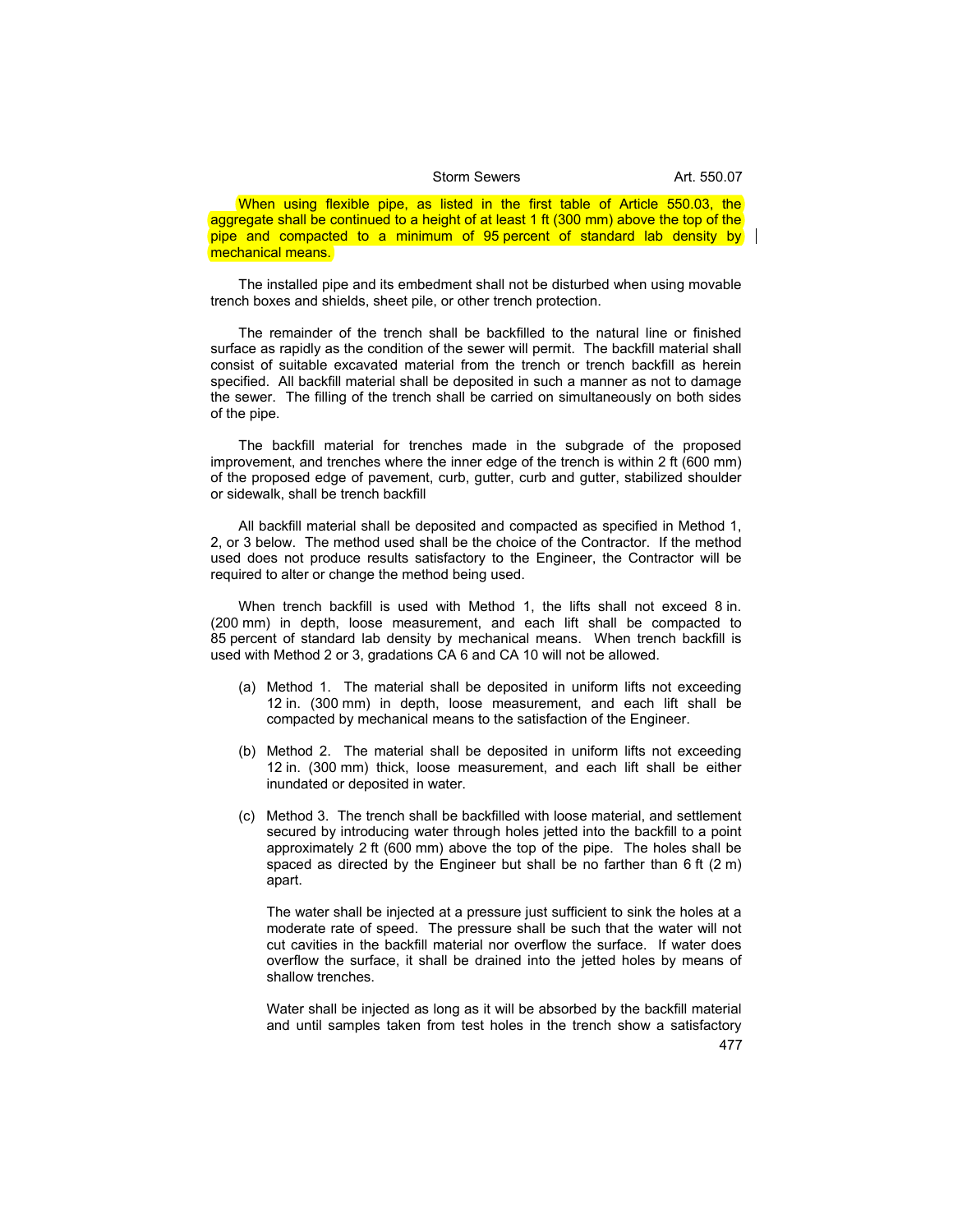moisture content. The Contractor shall bore the test holes not more than 50 ft (15 m) apart and at such other locations in the trench designated by the Engineer. As soon as the water soaking has been completed, all holes shall be filled with soil and compacted by ramming with a tool approved by the Engineer.

Backfill material which has been water soaked shall be allowed to settle and dry for at least ten days before any surface course or pavement is constructed on it. At the end of the settling and drying period, the crusted top of the backfill material shall be scarified and, if necessary, sufficient backfill material added, as specified in Method 1, to complete the backfilling operations.

In lieu of suitable excavated material or trench backfill, the Contractor may, at no additional cost to the Department, backfill the entire trench with controlled lowstrength material according to Section 593.

When sheeting and bracing have been used, sufficient bracing shall be left across the trench as the backfilling progresses to hold the sides firmly in place without caving or settlement. This bracing shall be removed as soon as practicable. Any depressions which may develop within the area involved in the construction operation due to settlement of the backfilling material shall be filled in a manner meeting the approval of the Engineer.

When the Contractor constructs the trench with sloped or benched sides, backfilling for the full width of the excavation shall be as herein before specified, except no additional compensation will be allowed for trench backfill material required outside the vertical limits of the specified trench width.

Whenever excavation is made for installing sewer pipe across earth shoulders or private property, the topsoil disturbed by excavation operations shall be replaced as nearly as possible in its original position, and the whole area involved in the construction operations shall be left in a neat and presentable condition.

**550.08 Deflection Testing for Storm Sewers.** All PVC and PE storm sewers shall be tested for deflection not less than 30 days after the pipe is installed and the backfill compacted. The testing shall be performed in the presence of the Engineer.

For PVC and PE storm sewers with diameters 24 in. (600 mm) or smaller, a mandrel drag shall be used for deflection testing. For PVC and PE storm sewers with diameters over 24 in. (600 mm), deflection measurements other than by a mandrel drag shall be used.

Where the mandrel is used, the mandrel shall be furnished by the Contractor and pulled by hand through the pipeline with a suitable rope or cable connected to each end. Winching or other means of forcing the deflection gauge through the pipeline will not be allowed.

The mandrel shall be of a shape similar to that of a true circle enabling the gauge to pass through a satisfactory pipeline with little or no resistance. The mandrel shall be of a design to prevent it from tipping from side to side and to prevent debris buildup from occurring between the channels of the adjacent fins or legs during operation. Each end of the core of the mandrel shall have fasteners to which the pulling cables